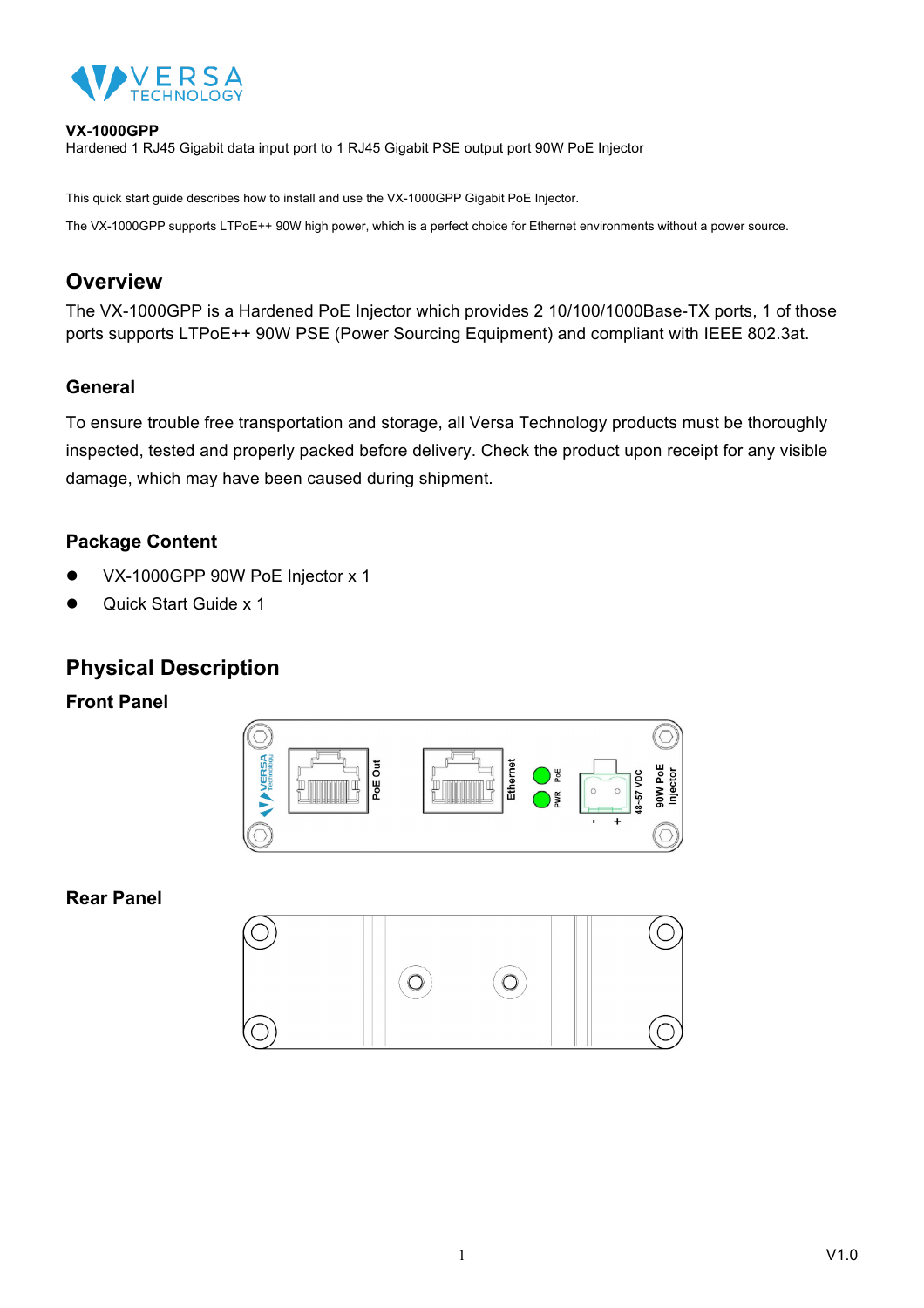

#### **VX-1000GPP**

Hardened 1 RJ45 Gigabit data input port to 1 RJ45 Gigabit PSE output port 90W PoE Injector

## **Installation**

### **DIN Rail Installation**

VX-1000GPP can be installed on a DIN rail. Installation steps are as follows:





1. Tighten the screws to fix the DIN Rail plate



#### **Wall Mount Installation**

VX-1000GPP also can be installed on a Wall Mount. Installation steps are as follows:



1. Tighten the screws to attach the DIN Rail plate



2. Mount the switch on the wall or on a flat surface with 2 screws piercing through the mounting holes to secure it in position.

#### **Setup**

- a) Connect the VX-1000GPP to the power supply. Ensure the power supply is connected to a power source and the PWR indicator is ON. If not, please ensure that the power cable is connected properly and the power supply is functioning normally.
- b) Connect the Ethernet Port to the network equipment (Switch or PC). Connect the PoE Out Port to the Power Device (PoE IP-CAM).
- c) After all cables are correctly connected, the indicators will be lit as per port status LEDs (page 3).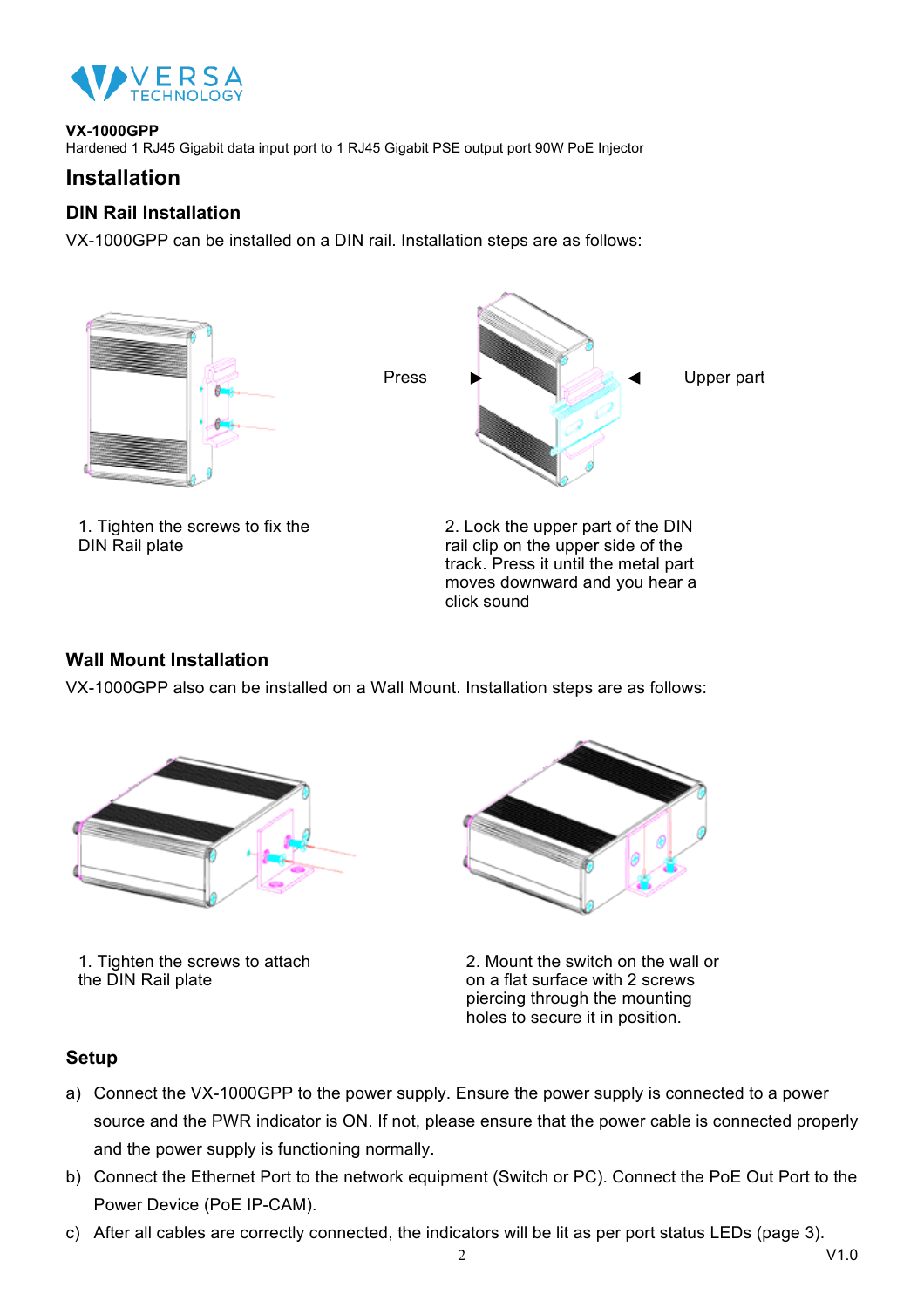

#### **VX-1000GPP**

Hardened 1 RJ45 Gigabit data input port to 1 RJ45 Gigabit PSE output port 90W PoE Injector

## **Interface**

# **RJ-45 Pin Assignment**



| Pin | <b>Signal Name</b>      |                 |  |
|-----|-------------------------|-----------------|--|
| 1   | Positive (VCC+)<br>TP0+ |                 |  |
| 2   | TP0-                    | Positive (VCC+) |  |
| 3   | TP1+                    | Negative (VCC-) |  |
| 4   | TP2+                    | Positive (VCC+) |  |
| 5   | TP2-                    | Positive (VCC+) |  |
| 6   | TP1-<br>Negative (VCC-) |                 |  |
| 7   | $TP3+$                  | Negative (VCC-) |  |
| 8   | TP3-                    | Negative (VCC-) |  |

### **Power Connection**

| Pin<br><b>Description</b> | $V -$      | $V +$     |                             |
|---------------------------|------------|-----------|-----------------------------|
| <b>Power Input</b>        | <b>GND</b> | +48~57VDC | $\overline{10}$<br>$\infty$ |

## **Cable Connections**

| <b>Signal Type</b> | <b>Cable Type</b> | <b>Connector</b>     |
|--------------------|-------------------|----------------------|
| <b>Ethernet</b>    | Cat. 5 or above   | <b>RJ45</b>          |
| Power supply       | Power cable       | 2-pin Terminal Block |

### **LED Indicators**

| Indicator  | Color | <b>Status</b>           | <b>Description</b>                                          |
|------------|-------|-------------------------|-------------------------------------------------------------|
| <b>PWR</b> | Green | <b>ON</b><br>Powered on |                                                             |
|            | Green | ON                      | PoE is activated.                                           |
| <b>PoE</b> |       | <b>Blinking</b>         | A Power Device (PD) is being detected.                      |
|            |       | OFF                     | No device is connected or the connected device is not a PD. |